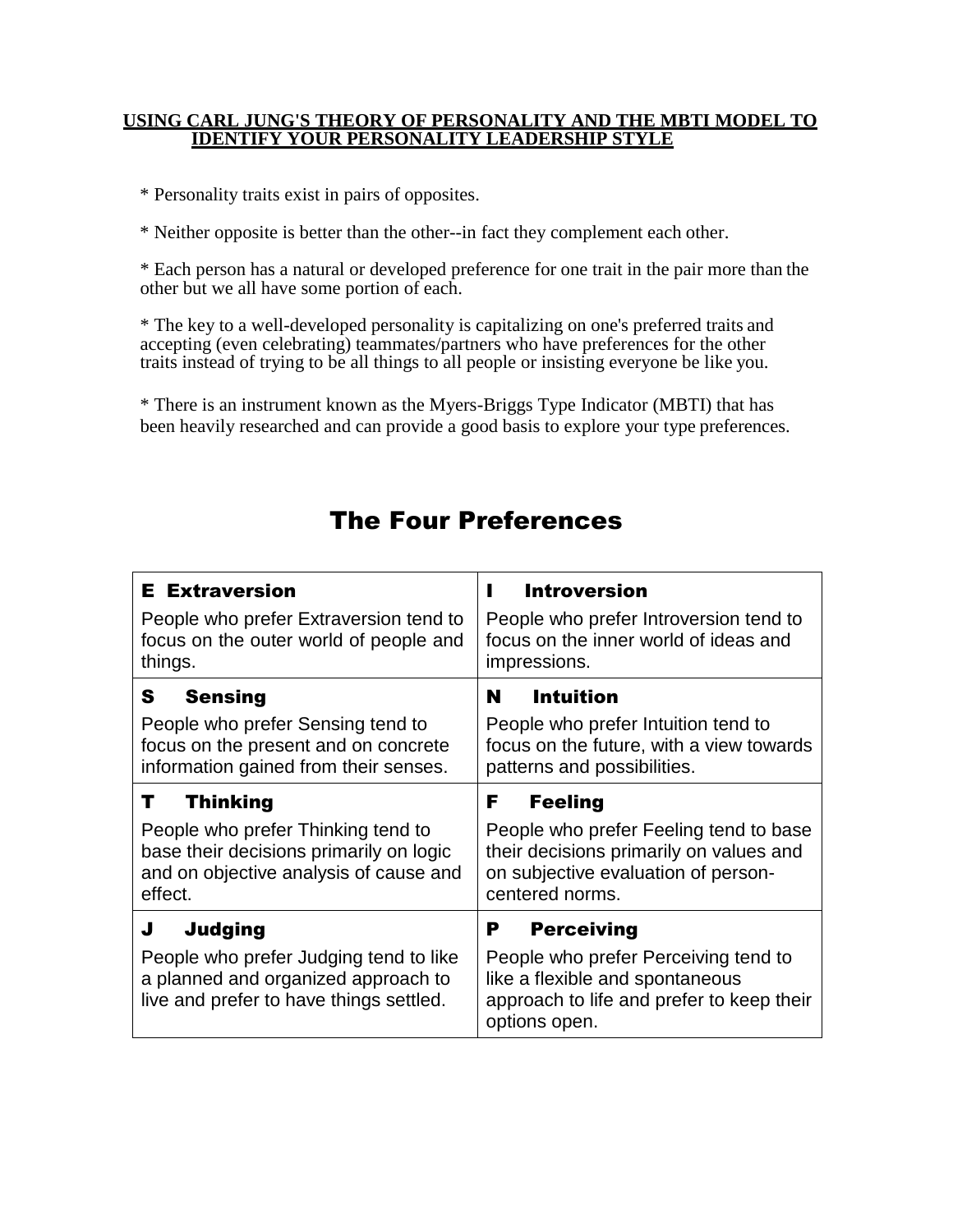#### **Instructions to assessing your Personality Leadership Style (simplified version):**

Your personality type does not explain everything about you or your leadership style. These are your tendencies/preferences but that does not mean you will always behave in accordance with these preferences. Situations drive behaviors as much or more than your personality preferences. The "middle two preferences" in the Myers-Briggs Model likely defines most of your "Personality Leadership Style." Research has shown that consciously using the natural strengths of your core personality preferences results in making a difference by being yourself at work and in relationships. As a leader you want to make a difference. Use this form to discover your core personality type. Even better yet, take the actual instrument that has established reliability and validity. Contact the people at [www.myersbriggs.org](http://www.myersbriggs.org/) to make arrangements to have your MBTI preferences assessed.

What follows is a "quick and dirty" questionnaire that can help you estimate your core type preferences. Answer the questions in a manner that captures the "real you." Do not answer how you would like to be. Remember situations drive behaviors too so don't just answer how you behave…try to answer how you are in most situations as long as you feel that still captures the "real you."

Following the questionnaire, there are a series of tables that specify typical tendencies of the type preferences. Use these tables to "verify" your type. Do not just stick to the scores acquired through this "quick and dirty" questionnaire. Try to dig deeper to identify which are your true type preferences and then plan on using the strengths of your core personality type.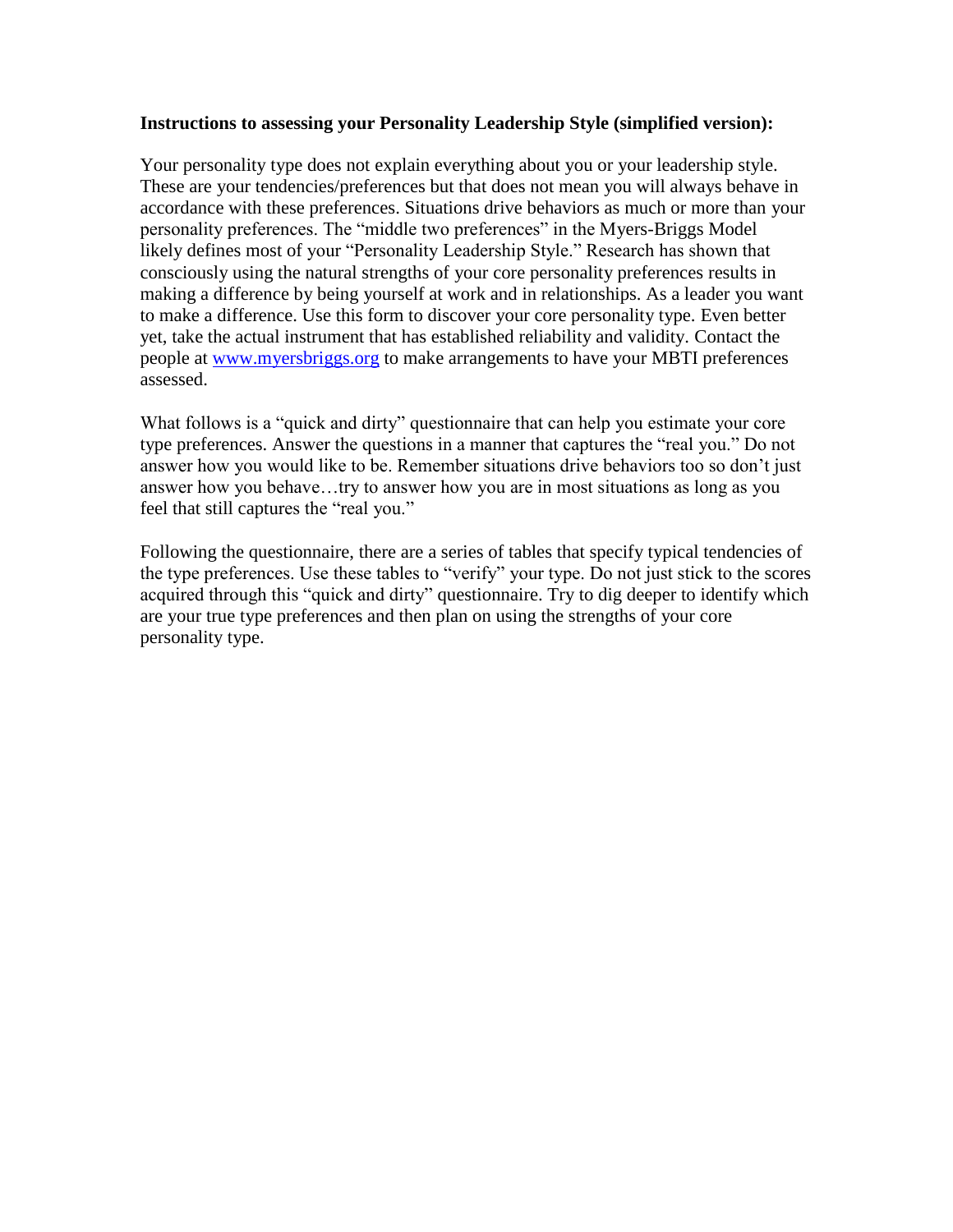### **A Quick Checklist to Estimate whether you are a more natural Sensing Type (S) or an Intuitive Type (N)?**

### **Choose the option that you believe is more naturally you across situations:**

1. Are you more interested in the actual facts of a situation (S)? Or are you more interested in the possibilities of the situation (N)?

2. Do you tend to pay attention to the details (S)? Or do you notice the patterns (N)?

3. Are you more patient with routines (S)? Or are you more patient with complexity (N)?

4. Do people describe you as sensible, practical, pragmatic and down-to-earth (S)? Or are you described as imaginative, innovative, creative, and idealistic (N)?

5. Are you more today oriented and thus attend to what is happening here and now (S)? Or are you more future oriented and keep thinking about what could be (N)?

6. Do you mistrust your intuition and try to prove things to yourself and others in a careful, step by step fashion (S)? Or once your gut tells you what the answer is, are you even willing to ignore some facts and go with your hunches (N)?

7. Do you consider yourself having a lot of common sense and prefer people who also have a lot of common sense  $(S)$ ?

Or do you consider yourself as being quite creative and prefer people who also use a lot of creative thinking? (N)

8. Do you find yourself responding to what people literally say (S)? Or do you find yourself reading between the lines and figuring out what they mean (N)?

9. Do you value practical, hands-on experience as the best way to learn (S)? Or do you value learning that comes from inspiration and conceptualizations (N)?

Did you choose more "S" or more "N" options across the nine items?

Additional descriptions of the "S" vs. "N " preferences will be provided two pages from here.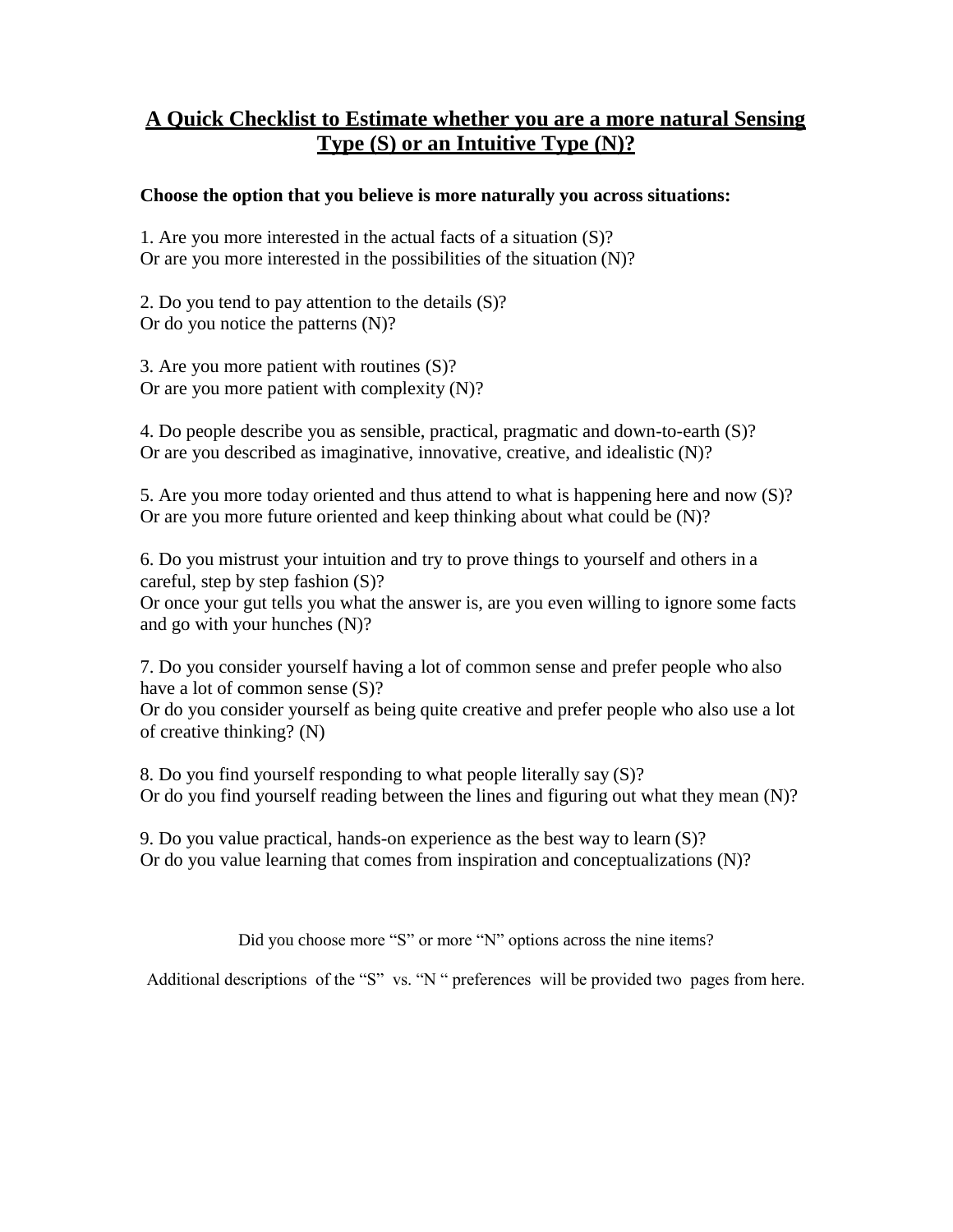### **A Quick Checklist to Estimate whether you are a more natural Thinking Type (T) or a Feeling Type (F)?**

### **Choose the option that you believe is more naturally you across situations:**

1. Do you prefer to use the principles of cause-and-effect logic to come to conclusions (T)?

Or do you prefer to apply your values and beliefs to come to conclusions (F)?

2. Do you prefer things to be objective and thus either to be either true or false (T)? Or do you prefer to decide first whether you agree or disagree with something and thus take a more subjective orientation (F)?

3. Do you tend to come across as impersonal even when you really don't mean to be (T)? Or do you tend to come across as naturally friendly unless your values are offended (F)?

4. Do you tend to be analytical, skeptical and questioning (T)? Or are you typically trusting and maybe overly accepting (F)?

5. Are you likely to choose truth over tact and thus state things bluntly (T)? Or are you likely to choose tact over truth and thus smooth over negative comments (F)?

6. Do you appreciate a good argument because it allows an opportunity to get both sides of an issue out in the open (T)?

Or do you tend to dislike (even fear) conflict and try to keep things harmonious (F)?

7. Is your idea of justice to treat everyone the same (T)? Or is your idea of justice that you need to treat people according to their needs (F)?

8. Do you tend to be nonchalant about good work, your own as well as others (T)? Or do you express appreciation readily and probably want it too (F)?

9. Are you more concerned with being reasonable and focusing on the task (T)? Or are you more concerned with being compassionate and focusing on relationships (F)?

Did you choose more "T" or more "F" options across the nine items?

Additional descriptions of the "T" vs. "F" preferences will be provided two pages from here.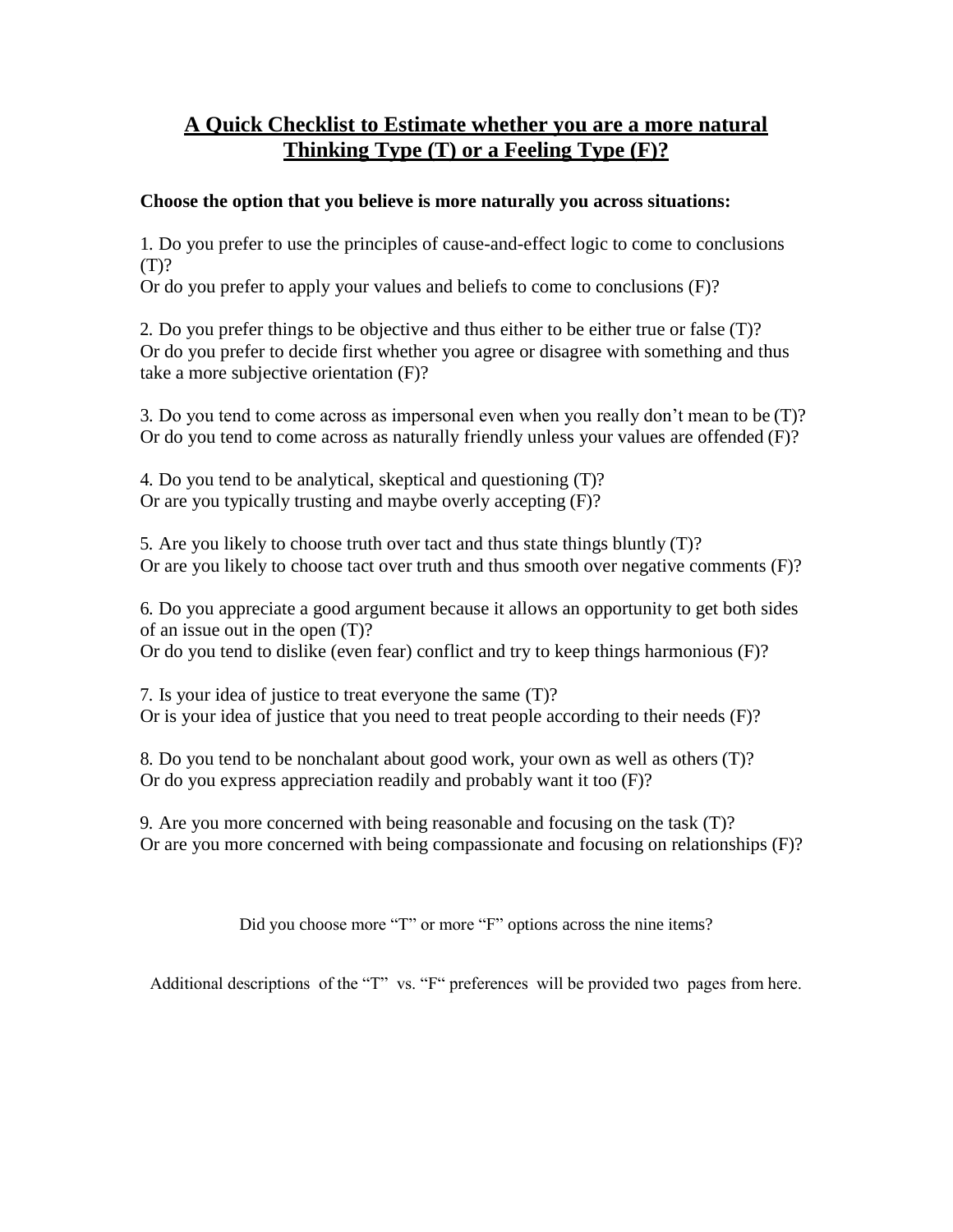## Perceiving Function Preferences

| <b>S</b> = Sensing                                                                                                                                                           | $N = Intuition$                                                              |
|------------------------------------------------------------------------------------------------------------------------------------------------------------------------------|------------------------------------------------------------------------------|
| 1. More interested in known facts and<br>actualities.                                                                                                                        | 1. More interested in possibilities and<br>speculations.                     |
| 2. Attends to details. Sees the trees<br>better than the forest                                                                                                              | 2. Notices the patterns. Sees the<br>forest better than the trees.           |
| 3. Depends on five senses - very<br>aware of physical surroundings.                                                                                                          | 3. Depends on intuition – independent<br>of physical surroundings.           |
| 4. More patient with routines.                                                                                                                                               | 4. More patient with complexity.                                             |
| 5. Sensible. Practical. Pragmatic.<br>Down to earth.                                                                                                                         | 5. Imaginative. Innovative. Idealistic.<br>Head in the clouds.               |
| 6. Present oriented. Here-and-now.<br>Sees what is, and likely to be<br>content with it.                                                                                     | 6. Future oriented. Sees what could<br>be, and is often restless for change. |
| 7. Hates to see people making things<br>overly complicated.                                                                                                                  | 7. Enjoys complexity and theories.                                           |
| 8. Steady workers                                                                                                                                                            | 8. Works in bursts.                                                          |
| 9. Systematic and persistent.                                                                                                                                                | 9. Jumps to conclusions.                                                     |
| 10. Mistrusts intuition.                                                                                                                                                     | 10. Ignores some facts                                                       |
| 11. Has and values common sense.                                                                                                                                             | 11. Has and values creativity.                                               |
| 12. Investigators. Implementers.                                                                                                                                             | 12. Originators. Promoters.                                                  |
| 13. Learns by imitating and instruction.                                                                                                                                     | 13. Learns by initiating and insight.                                        |
| 14. Better at responding to what is<br>actually said.                                                                                                                        | 14. Reads between the lines.                                                 |
| 15. Must experience through his/her<br>senses to really understand it.                                                                                                       | 15. Understands many things through<br>'gut feelings' and hunches.           |
| 16. Believes creativity is 99%<br>perspiration and 1% inspiration.                                                                                                           | 16. Believes that creativity comes in<br>flashes of inspiration.             |
| 17. Joe Friday of Dragnet.                                                                                                                                                   | 17. Issac Newton and the apple.                                              |
| In the U.S., there are at least twice as many S's as N's.<br>and all Mitsubiship and the concentration of the first control of the concentration of the concentration of the |                                                                              |
|                                                                                                                                                                              |                                                                              |

**S's need N's to raise new possibilities, to push for complex views, the big picture and the future.**

**N's need S's to make ideas more realistic, practical, and factual, to attend to details, and to focus on the short-term.**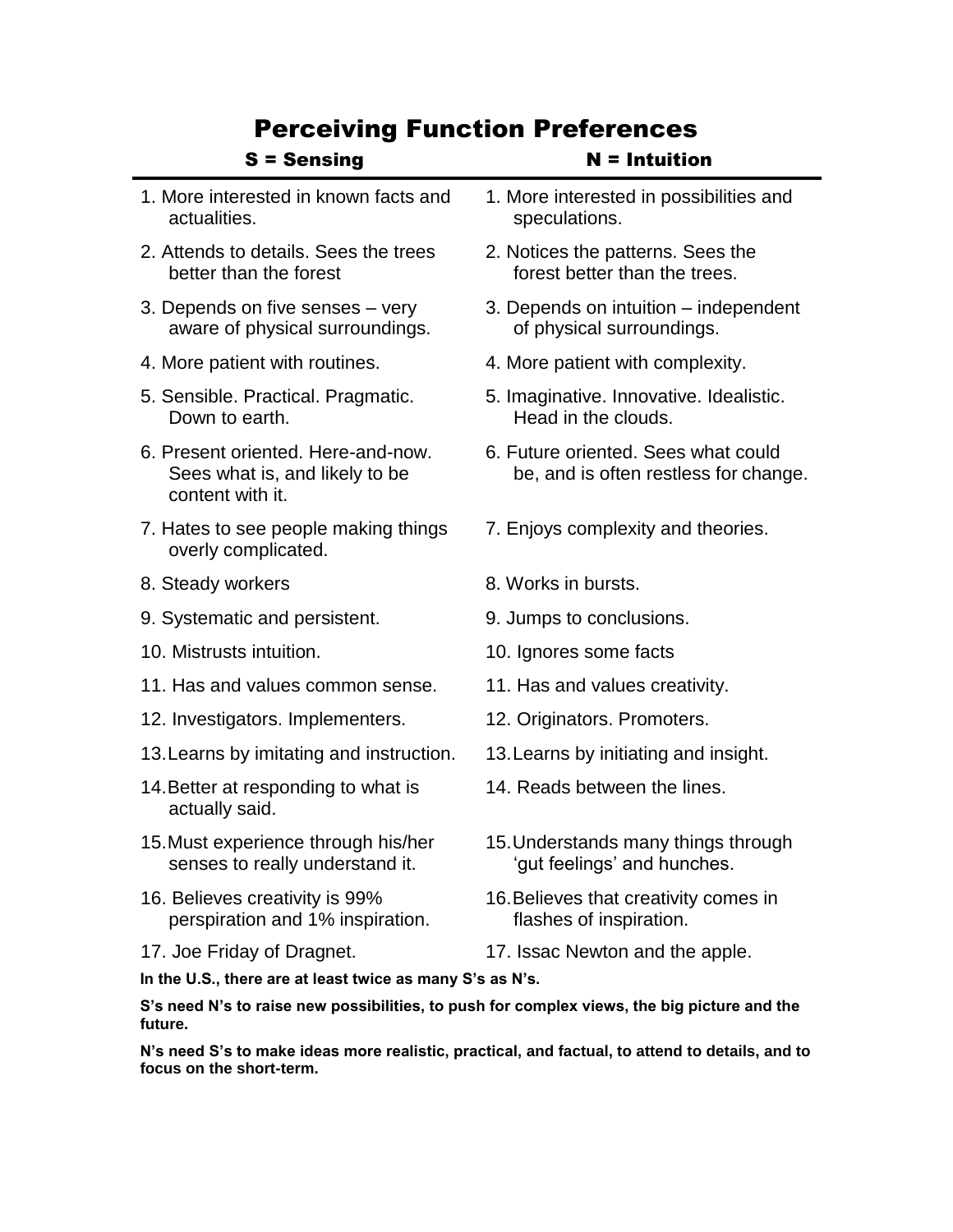# Judging Function Preferences

| $T = Thinking$                                                                                            | $F = Feeling$                                                       |  |
|-----------------------------------------------------------------------------------------------------------|---------------------------------------------------------------------|--|
| 1. Applies principles of logic to come to                                                                 | 1. Applies values and beliefs to come to                            |  |
| conclusions.                                                                                              | conclusions.                                                        |  |
| 2. Emphasizes the objective. Has a true-                                                                  | 2. Emphasizes the subjective. Has an                                |  |
| false orientation.                                                                                        | agree-disagree orientation.                                         |  |
| 3. May come across as impersonal                                                                          | 3. More naturally friendly unless values                            |  |
| without intending to be.                                                                                  | are stepped on.                                                     |  |
| 4. Analytical. Skeptical. Questioning.                                                                    | 4. More trusting. May be overly<br>accepting.                       |  |
| 5. Chooses truth over tact.                                                                               | 5. Chooses tact over truth.                                         |  |
| 6. Appreciates a good argument.                                                                           | 6. Fears conflict. Prizes harmony.                                  |  |
| 7. Justice $=$ treating all people the same.                                                              | 7. Justice $=$ treating all people as<br>individuals.               |  |
| 8. Very concerned with fairness.                                                                          | 8. Treats others as they need to be<br>treated.                     |  |
| 9. Systematically applies policies and                                                                    | 9. Does what seems 'right' in situations                            |  |
| laws to decisions about people.                                                                           | regarding people.                                                   |  |
| 10. Persuades via logic.                                                                                  | 10. Persuades by appealing to values and<br>by arousing enthusiasm. |  |
| 11. More likely to rationalize his/her values                                                             | 11. Clearly knows his/her priorities, beliefs                       |  |
| and beliefs.                                                                                              | and values.                                                         |  |
| 12. More nonchalant about good work (own                                                                  | 12. Gives and desires appreciation more                             |  |
| and others).                                                                                              | readily.                                                            |  |
| 13. Less likely to be sensitive to feelings -                                                             | 13. More likely to be able to predict their                         |  |
| their own or others.                                                                                      | own and others' feelings.                                           |  |
| 14. Examines consequences from an                                                                         | 14. Examines consequences from a                                    |  |
| objective point of view.                                                                                  | subjective ("people") point of view.                                |  |
| 15. More likely to intellectualize their                                                                  | 15. More likely to subjectively bias their                          |  |
| feelings.                                                                                                 | thoughts.                                                           |  |
| 16. Contributes to problem solving by                                                                     | 16. Contributes to problem solving by                               |  |
| exposing flaws to solutions and by                                                                        | encouraging others and by establishing                              |  |
| being systematic analysts.                                                                                | ethical guidelines for decisions.                                   |  |
| In the U.S., 2/3's of males are T's, 1/3 are F's. 2/3's of females are F's, 1/3 are T's.                  |                                                                     |  |
| T's need F's to persuade and be sensitive to others, to encourage, and to establish ethics<br>and values. |                                                                     |  |

**F's need T's to analyze, criticize and push for consistency.**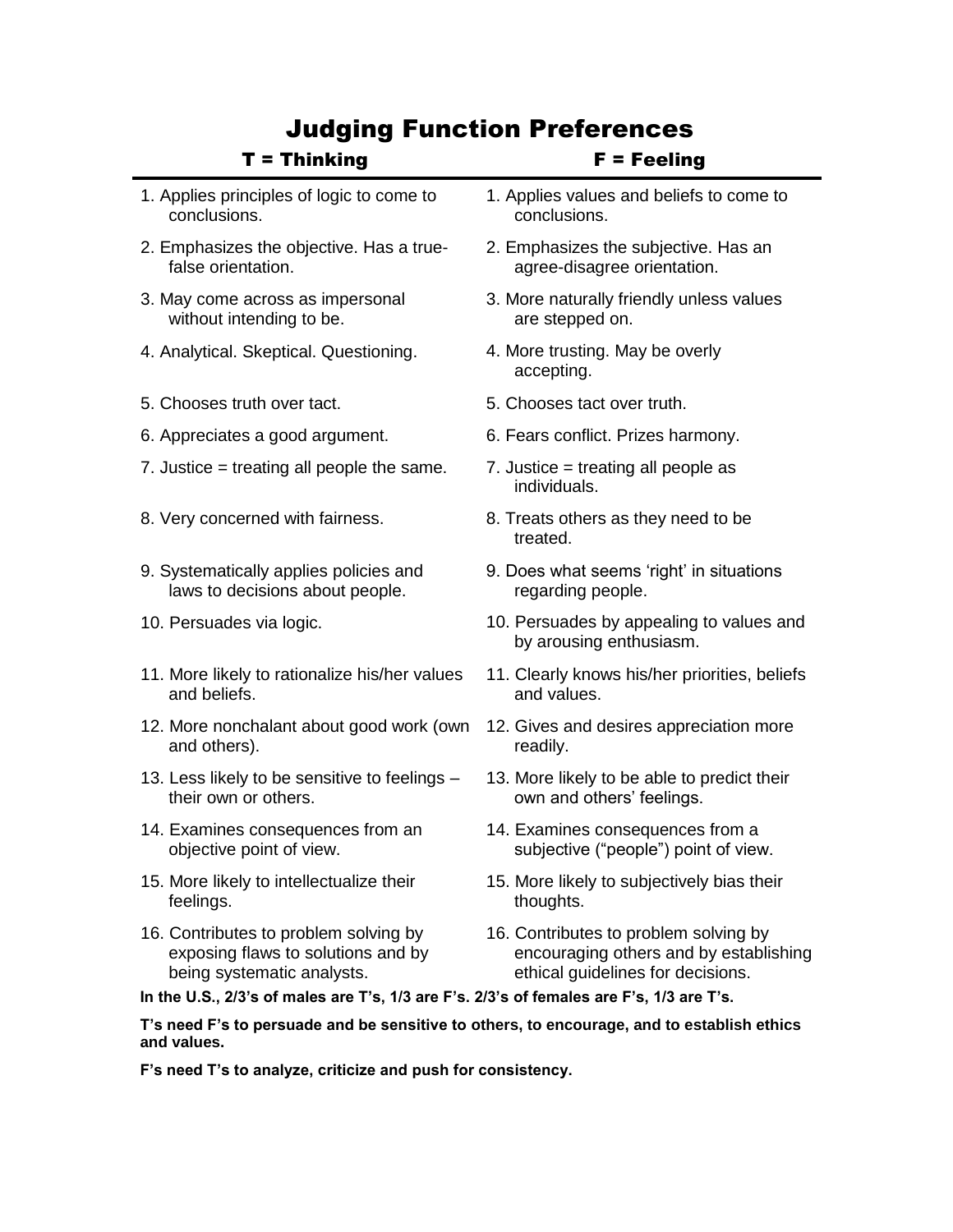## **Scouting Report on those who have a Preference for Sensing and Thinking (ST aka Stabilizers aka Sensible Technicians)**

#### **The tendencies of those that prefer ST include:**

- \* They tend to be practical and matter of fact
- \* They tend to use and desire common sense
- \* They tend to be competitive and efficient
- \* They tend to be step by step problem solvers creating incremental progress
- \* They tend to like specific and detailed structures, roles, procedures and formats
- \* They tend to want to be shown that something is broken before they want to fix it
- \* They tend to be concerned about worst case scenarios
- \* They tend to want to use "tried and true" proven methods
- \* They tend to focus on the here and now in a rational way
- \* They tend to pay attention to details and logic

#### **Overall they make a difference:**

**\* At work** by breaking down complex issues into a series of steps and tasks that can help bring practical results

**\* In relationships** by providing a matter of fact approach that can help people deal with emotional issues in a dependable, calm and less stressful manner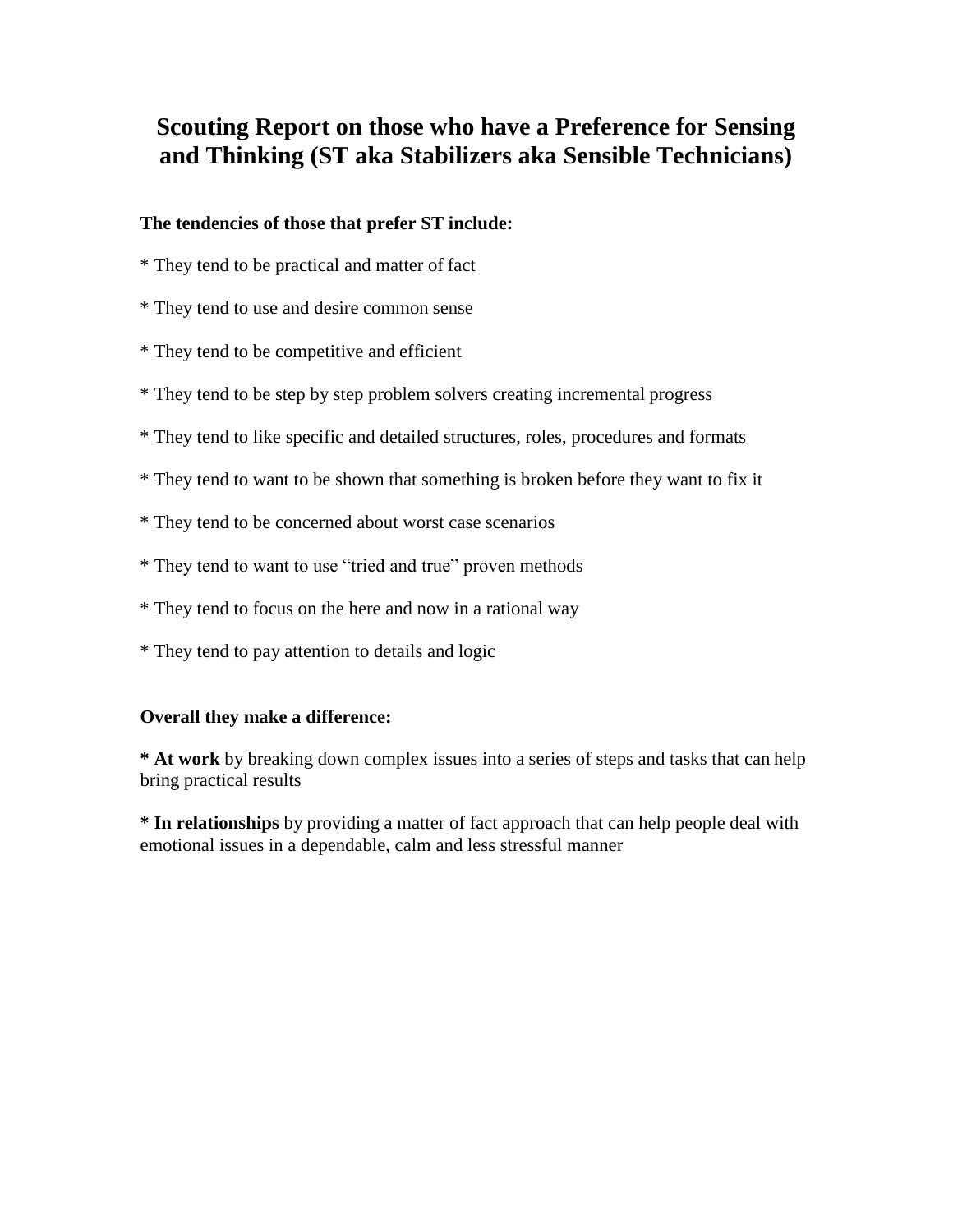## **Scouting Report on those who have a Preference for Sensing and Feeling (SF aka Harmonizers aka Social Facilitators)**

#### **The tendencies of those that prefer SF include:**

\* They tend to want to seek out and remember details about people

\* They tend not to want conflict. They want people to be happy.

\* They tend to make decisions based on the moment and reflecting their feelings and values

\* They tend to help people feel included…like they belong to one big family

\* They tend to want things to be handled in a civil and respectful manner using proper behavior

\* They tend to do even impersonal tasks in a personal manner

\* They tend to come across as considerate, compassionate, loyal, friendly and caring

\* They tend to emphasize fairness by encouraging everyone to do their fair share and live by the golden rule

\* They tend to be influences by personal testimonials and personalized service

\* They tend to be the hosts and hostesses of the world

#### **Overall they make a difference:**

**\* At work** by making work, even impersonal tasks, feel more people oriented and comfortable

**\* In relationships** by using their caring nature to help people feel valued and supported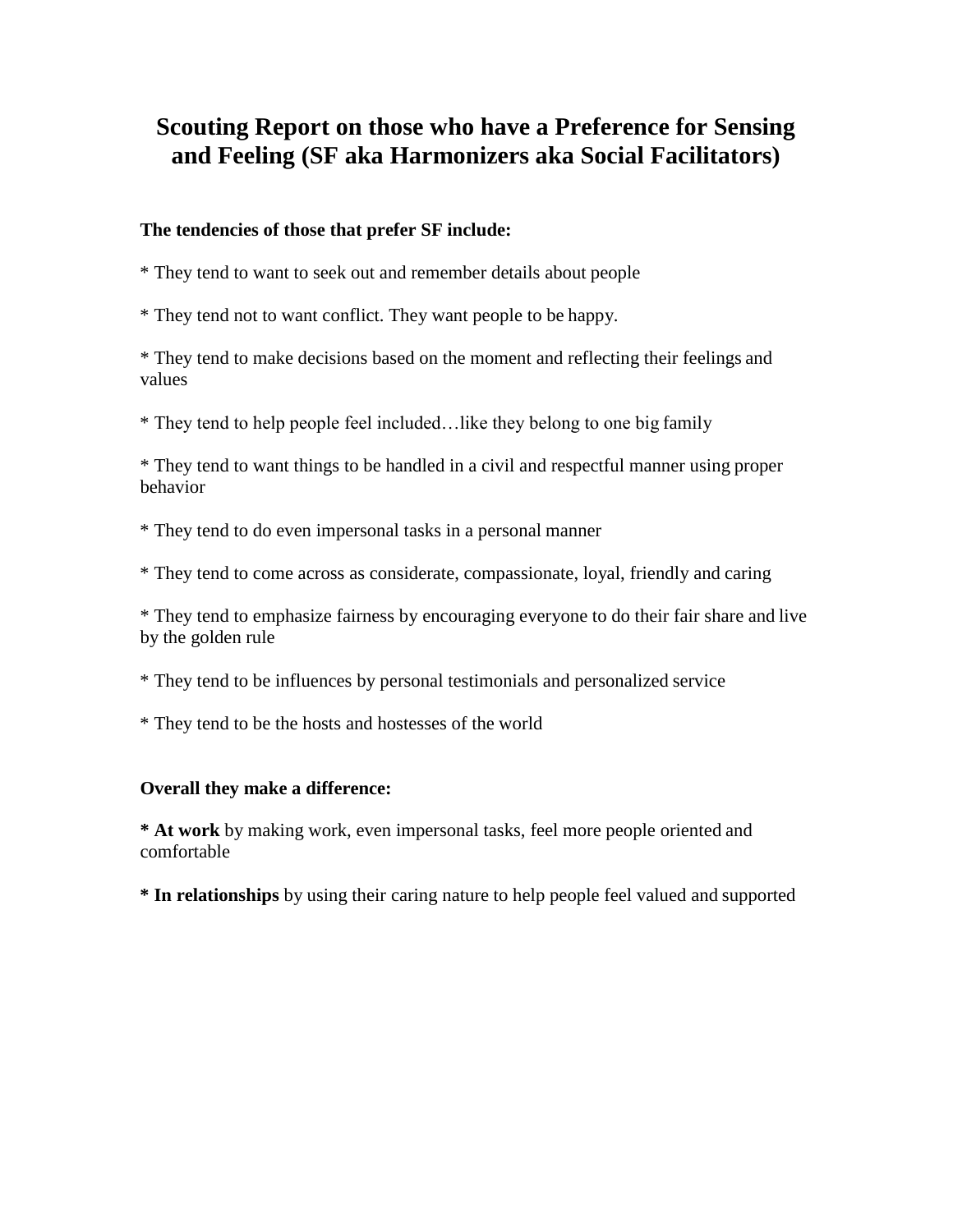# **Scouting Report on those who have a Preference for iNtuition and Feeling (NF aka Catalysts aka Noble Funlovers)**

### **The tendencies of those that prefer NF include:**

\* They tend to provide personal warmth, enthusiasm and energy for the discovery and development of possibilities

- \* They tend to be insightful and creative
- \* They tend to be believers in causes, especially people-oriented causes
- \* They tend to have a gift for communicating with passion and an emphasis on values
- \* They tend to be energized by relationships and connections

\* They tend to keep structures, roles, procedures as flexible as possible so people can grow naturally within them

- \* They tend to display high energy bursts
- \* They tend to see the good in all and push for the long term development of all
- \* They tend to value authenticity, harmony and inspiration
- \* They tend to want things to be enjoyable, meaningful and fun

#### **Overall they make a difference:**

**\* At work** by inspiring people to deliver their strengths for the cause of the organization and the relationships among the people working there

**\* In relationships** by encouraging growth and insight and by communicating in an energetic manner